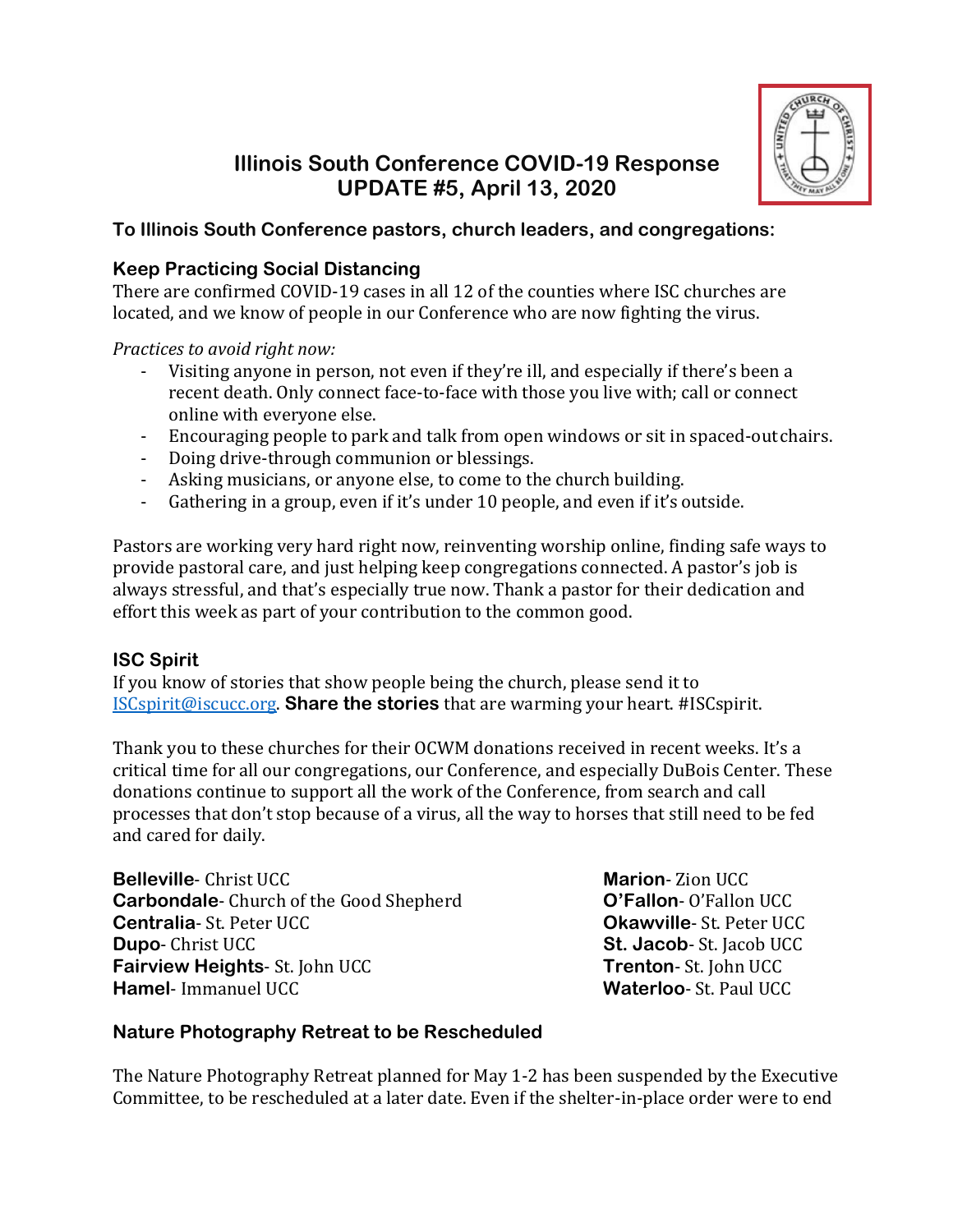on April 30, it would be impossible to have a successful event the very next day. This Green DuBois retreat will return at a later date.

#### **National Youth Event Has Been Postponed**

The UCC National Youth Event has been postponed until the summer of 2022. It will be held at Purdue University in Indiana, as previously designed. Refunds will be issued in the next couple of weeks for registrations that were already sent it.

#### **ISC Easter Service is Still Available**

The beautiful ISC Easter service, including a virtual choir from across the Conference, is still available online. You are welcome to use it as part of your congregational worship experience.

Video with [Lyrics](https://1drv.ms/v/s!AtDdeYzKgzolr106I-diAdCUdkSX?e=Ot6w8X) [Audio only](https://1drv.ms/u/s!AtDdeYzKgzolr2Hyv6sFLiJ_Wc16?e=yqgt8j)

#### **Paycheck Protection Program, part of the national stimulus program**

If you have not applied to the Paycheck Protection Program but think you might need to, there's still time. Many banks were not fully ready to accept applications last week. Contact the bank you normally do business with about applying for this loan through the Small Business Administration. Go here to learn more:

#### [Small Business Administration -](https://www.sba.gov/funding-programs/loans/coronavirus-relief-options/paycheck-protection-program-ppp) Paycheck Protection Program

It is strongly recommended by the United Church of Christ and the Executive Committee of the Conference that anyone exploring this program consider it a loan to be repaid, and not a debt that will be forgiven. Estimate your needs accurately and conservatively before applying, and understand the terms of repayment.

#### *Helpful Information*

- Pastors everywhere have gracefully adapted to the initial challenges of recording and sharing worship. Now, many are looking to improve their online experiences, and they are discovering halo lights. These are simply rings of light on a boom stand that you can adjust so you have better lighting on your face.

If this is something you're interested in, several kinds can be found on Amazon under "halo light" or "ring light." And, if you designate the Illinois South Conference through the Amazon Smile program, a small percentage of all your purchases will go to the Conference. Go to smile.amazon.com and select **Illinois South Conference of the United Church of Christ** as your charity, and .5% of your future purchases will automatically be donated to the Conference, without costing you anything.

Rev. Shana Johnson will hold **a meeting for pastors** tomorrow, Tuesday, April 14 at 10 am.

Zoom link:<https://zoom.us/j/7088890946> Meeting ID: 708 889 0946